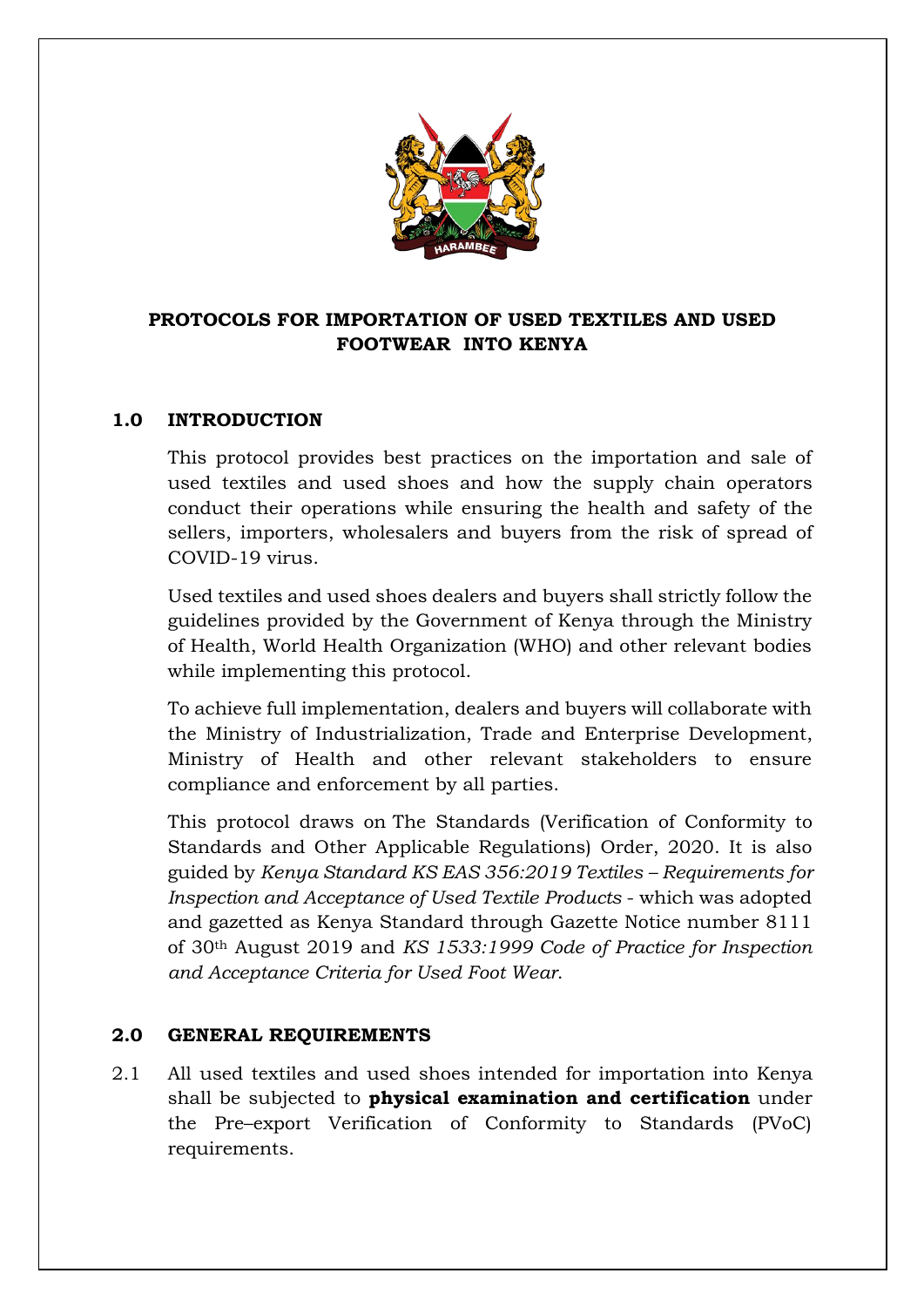2.1 Suppliers of used textiles and used shoes shall notify in writing to PVoC service providers contracted by KEBS of their intention to export used textiles or used shoes.

The notification shall contain the following information as a minimum:

- (a) Name, physical and email address of the supplier.
- (b) Name, physical and email address of the importer.
- (c) Name, physical and email address of the fumigation service provider.
- (d) Declaration of the country of origin of the goods.
- (e) Type of the goods in the consignment (used textiles or used shoes).
- 2.1 Used clothing and shoes must be cleaned and fumigated before baling. They shall be accompanied by a fumigation or treatment certificate issued by a competent authority in the country of supply.
- 2.2 Examination and certification shall entail inspection of supplier's sorting and baling premises, verification of fumigation and inspection of packaged shipments by the PVoC service provider.
- 2.3 Each consignment must be packed in clear transparent and waterproof materials.
- 2.4 Each shipment shall be accompanied by a Certificate of Conformity (COC) issued by the PVoC service provider responsible for inspecting the shipment.
- 2.5 Each package of used textiles or used shoes sold in Kenya shall have a mass in Kilograms that complies with the requirement of the respective standard.
- 2.6 Importation of used textiles and shoes will be undertaken through designated ports of entry.
- 2.7 Importers of used textiles and shoes must register with Kenya Bureau Standards.

# **3.0 SPECIFIC REQUIREMENTS FOR USED TEXTILES AND USED SHOES**

In line with the requirements of *KS EAS 356:2019 Textiles - Requirements for Inspection and Acceptance of Used Textile Products and*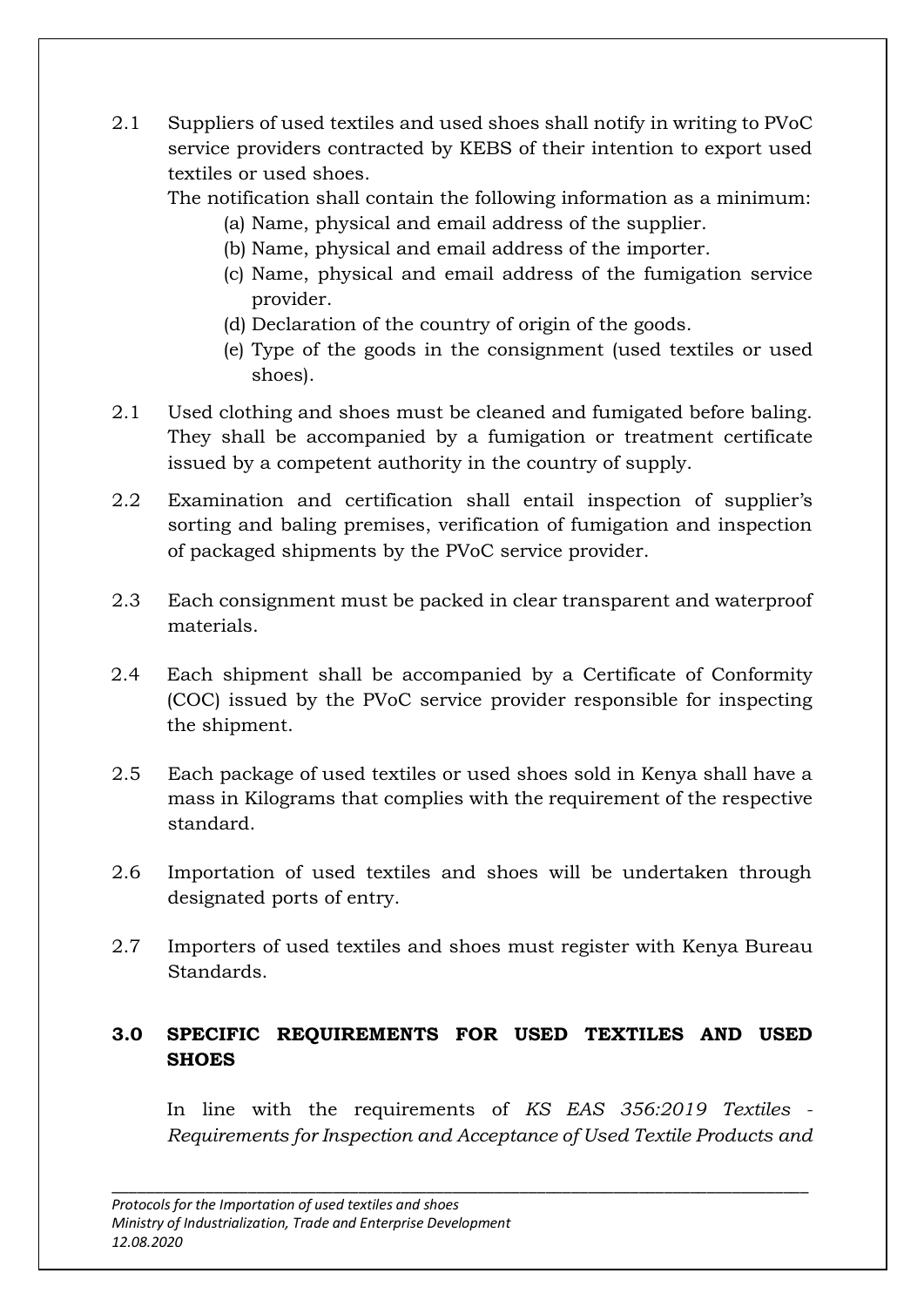*KS 1533:1999 Code of Practice for Inspection and Acceptance Criteria for Used Foot Wear*, all imports of used textiles and used shoes shall comply with the following mandatory requirements.

# **3.1 Requirements for used Textiles**

- 1) Each bale shall contain a single category of garments.
- 2) Each bale shall be legibly and indelibly labelled as follows:
	- i. Mass of the bale in kilograms;
	- ii. Category of garments contained in the bale- for example, men's shirts, men's' jackets, men's trousers, women's dresses, women's blouses, boys' shirts; etc
	- iii. Name, physical and email address of the supplier;
	- iv. Name, physical and email address of the importer or consignee; and
	- v. Country of origin
- 3) The supplier shall make a self-declaration confirming that a shipment is free from items prohibited by *KS EAS 356:2019: Used Textiles - Requirements for Inspection and Acceptance of Used Textile Products.* For the avoidance of doubt, prohibited items include:
	- i. Used nightwear including pyjamas, nightdresses and nightgowns
	- ii. hospital wear;
	- iii. Used bath towels;
	- iv. Used undergarments including women briefs, men's briefs, brassieres, camisoles, socks, stockings and underwear

# 3.2 **Requirements for used shoes**

- 1) Each bale shall contain a single type of shoes.
- 2) Each bale shall have a label which shall specify
	- i. Mass of bale in kilograms;
	- ii. Type of footwear;
	- iii. Category of users (Children or Adults);
	- iv. Name, physical and email address of importer or consignee;
	- v. Name, physical and email address of the supplier; and,
	- vi. Country of origin.
- *3)* The supplier shall make a self-declaration confirming that a shipment is free from items prohibited by KS 1533:1999 *Code of Practice for Inspection and Acceptance Criteria for Used Foot Wear*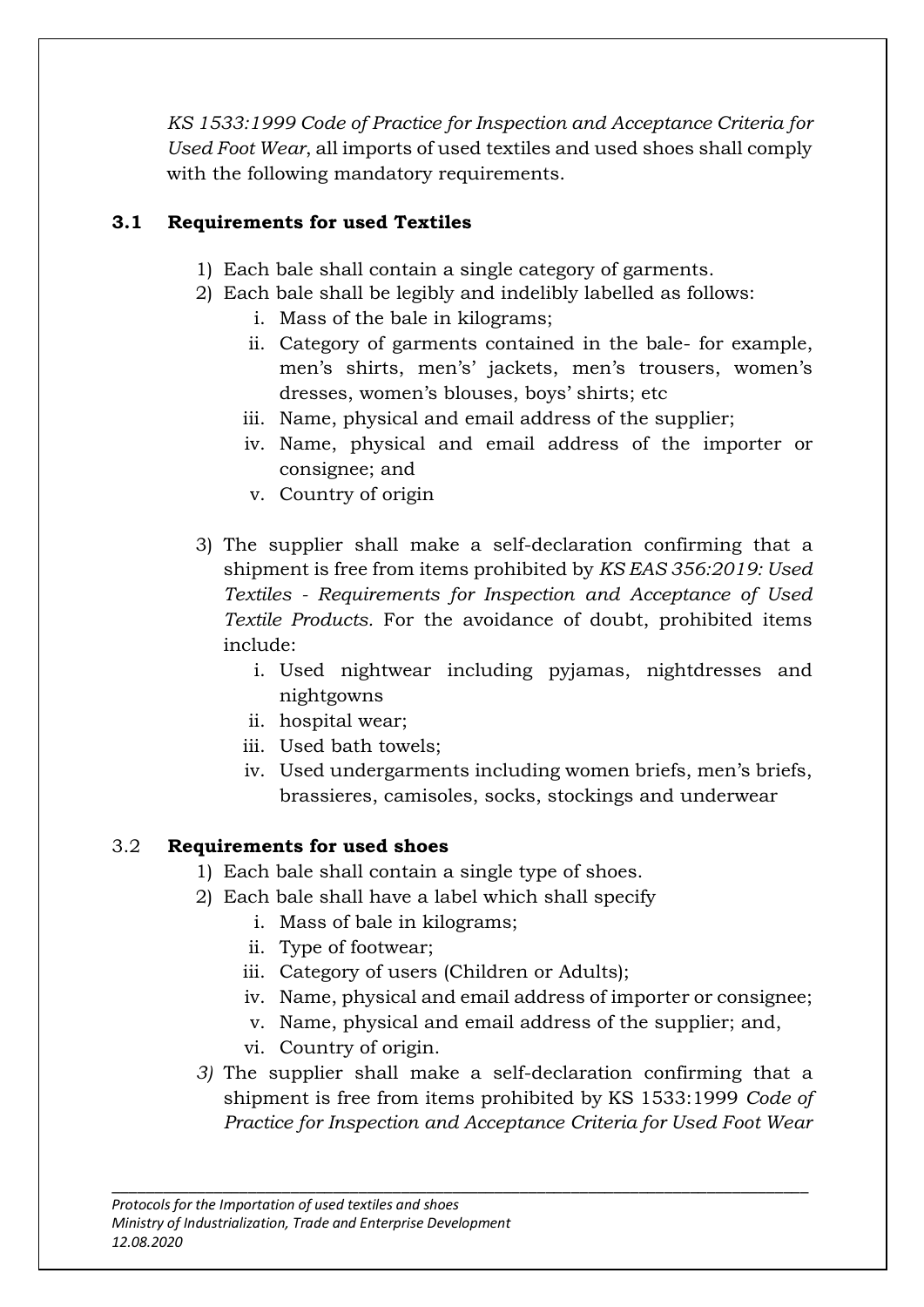For the avoidance of doubt, prohibited items include used sandals, used slippers and used indoor footwear.

# **4.0 RESPONSIBILITIES AND OBLIGATIONS OF WHOLESALERS**

- 4.1 A wholesaler of used textiles or used shoes shall adhere to the COVID-19 Prevention Protocols issued by the Ministry of Health. These include, among other things:
	- i. Fumigate their stores and surroundings every day at the closure of the business as per guidance provided by the Ministry of Health.
	- ii. Maintain an inventory of each consignment and provide details of buyers and their contacts, including physical addresses, mobile numbers and quantities sold. This must be made available to enforcement agencies whenever requested.
	- iii. Obtain and maintain records of inspection certificates for goods received.
	- iv. Wear appropriate masks or facial covering at all times while at the workplace following Public Health Regulations of 2020.
	- v. Provide easily accessible handwashing stations with soap and running water or sanitization bottle for employees and customers.
	- vi. Adequately aerate premises through open doors, windows and clear ventilation.
	- vii. Provide for separate receptacles for storing used PPEs such as used masks and gloves before collection for disposal.

# **5.0 RESPONSIBILITIES AND OBLIGATIONS OF RETAILERS**

- 5.1 A retailer of used textiles or used shoes shall adhere to the COVID-19 Prevention Protocols issued by the Ministry of Health.
- 5.2 A retailer of used textiles and footwear products shall:
	- i. Obtain a business license and operate from an identifiable location as specified in the license.
	- ii. Maintain the physical address and mobile phone contacts of their wholesaler.
	- iii. Wear masks at all times while at the workplace per Public Health Regulations of 2020.

\_\_\_\_\_\_\_\_\_\_\_\_\_\_\_\_\_\_\_\_\_\_\_\_\_\_\_\_\_\_\_\_\_\_\_\_\_\_\_\_\_\_\_\_\_\_\_\_\_\_\_\_\_\_\_\_\_\_\_\_\_\_\_\_\_\_\_\_\_\_\_\_\_\_\_\_\_\_\_\_\_\_